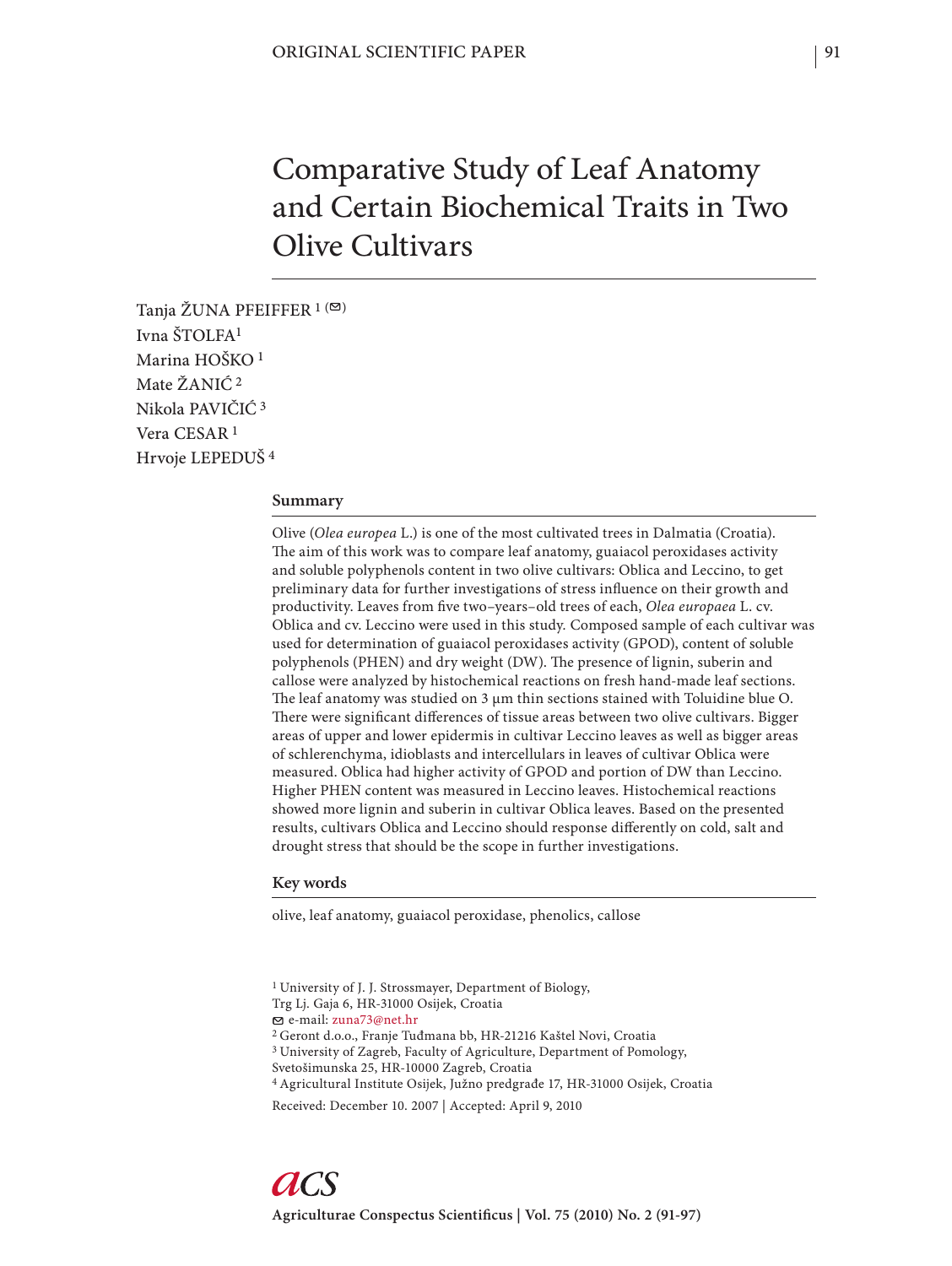## **Introduction**

Olive is one of the most cultivated trees in Dalmatia (Croatia). *Olea europaea* L. cv. Oblica is autochthonous species and most frequent olive cultivar identified by prolific crown and dark green leaves. *Olea europae* L. cv. Leccino originating from central Italy (Toscana) grown in Croatia since 1960 (Miljković, 1991), has prolific crown and oval-laniformic green leaves brighter than cv. Oblica (Perica et al., 2004). During the summer olives are exposed to high solar irradiance, high air temperatures and limited water availability. Under these extreme conditions the excess of reactive oxygen species (ROS) arises. ROS comprise different compounds such as superoxide, singlet oxygen, hydrogen peroxide and hydroxyl radical. These reactive species can cause oxidation of proteins, chlorophyll degradation, lipid peroxidation and inhibition of enzymatic activity (Mittler, 2002). The level of ROS in plants is controlled by enzymatic and non enzymatic systems. The enzymatic antioxidant system includes several enzymes as superoxide dismutase, catalase, ascorbate peroxidase and guaiacol peroxidase (GPOD) (Sofo et al., 2004). The non enzymatic system includes ascorbat, tocopherol, carotenoids and different phenolic compounds having antioxidant activity.

Phenolics as plant secondary metabolites are primary synthesized through the pentose phosphate pathway, shikimate and phenylpropanoid pathways (Randhir and Shetty, 2005). Soluble phenolic compounds can be stored in the vacuoles or in the apoplastic spaces, while non soluble phenolic compounds, such as suberin and lignin, are embedded in cell walls. Their biosynthesis is, among others, regulated by guaiacol peroxidases, heme containing enzymes. Besides lignification (Hatzilazarou et al., 2006) and suberinization (Franke and Schreiber, 2007) it was shown that peroxidases play a role in wound healing (Bernards et al., 1999), auxin catabolism (Hiraga et al., 2001., Tyburski et al., 2006), UV–B and ozone protection (Rao et al., 1996), heavy metals loads (Geebelen et al., 2002), pathogen defences (Sedlàřovà and Lebeda, 2001) and aging (Lepeduš et al., 2005).

Changes in lignification and suberinization processes could be expected as the consequence of different GPOD activity provoked by stress situations (Stobrawa and Lorenc-Plucińska, 2007; Lee et al., 2007). Also, other histochemical modifications (e.g. different callose deposition) as well as changes in tissue structure could take place in distinct growth conditions (Cesar et al., 2004; Lepeduš and Cesar, 2004). The aim of this study was to compare leaf anatomy and some biochemical characteristics of two olive cultivars, 'Oblica' and 'Leccino', to get preliminary data for further investigations of cold, salt and drought stress influence on their growth and productivity.

## **Material and methods**

#### **Plant material**

Leaves from five two-years-old trees of each, Olea europaea L. cv. Oblica and *Olea europaea* L. cv. Leccino were used in this study*.* Trees were grown in natural conditions. Healthy oneyear-old leaves from the middle crown were sampled in March 2007. Composed sample contained twenty five leaves five from each tree of single cultivar. Five repetitions were made from composed sample of each cultivar separately.

#### **Biochemical analyses**

Fresh leaves were cut into small pieces and macerated in liquid nitrogen with addition of polyvinylpyrrolidone (PVP). About 0.5 g of obtained fine powder was used for the extraction of proteins with 1 ml of 0.1 M Tris-HCl buffer,  $pH=8.0$ . The extracts were centrifuged at 18000 x g at 4 °C for 10 min. Activity of guaiacol peroxidises (GPOD; EC 1.11.1.7) was determined according to Siegel and Galston (1967) by measuring the absorbance increase at 470 nm. Reaction mixture contained 5 mM quaiacol with equimolar  $H_2O_2$  in 0.2 M phosphate buffer, pH = 5.8.

Fine powder obtained by maceration in liquid nitrogen without PVP was used, partially for the extraction of polyphenols and partially for the determination of dry weight by drying at 105 °C for 24 h. The extraction of polyphenols was done with 2.5 ml 95 % EtOH at -20 °C for 72 h and homogenates were centrifuged at 10000 x g at 4  $^{\circ}$ C for 10 min. The polyphenols content was determined according to Liang et al. (2003) by measuring absorbance at 540 nm. All absorbance measurements were done by Analytik Jena Specord 40.

## **Leaf anatomy investigation and histochemical analysis**

For anatomy investigations middle parts of leaves were cut in appropriate pieces, fixed in  $1%$  - glutaraldehyde in 0.05 M phosphate buffer, pH = 6.8 at +4  $^{\circ}$ C for 24 h, dehydrated in 2metoxyethanol, ethanol, n–propanol and n-butanol (two changes in each) and embedded in methacrylate resin (Historesin, Leica). Three μm thin sections were cut on microtome (Leica RM 2155) and stained with Toluidine blue O in benzoate buffer,  $pH = 4.4$ (Feder and O'Brien, 1968). Areas of different tissues were measured using Motic Images software. Number of idioblasts in spongy parenchyma was counted per leaf cross–section.

To demonstrate the presence of suberin 10 μm thin leaf sections were cut on cryostat (Leica CM 1100) and coloured with Sudan III reagent.

 Fresh hand-made leaf sections were used for histochemical determination of lignin and callose. Lignin was proved by phloroglucinol-HCl (Purvis et al., 1964) while presence of callose was established with 0.05 % aniline blue in Hepes buffer, pH=9.25 under UV light (O´Brien and McCully, 1981; Cesar and Bornman, 1996).

The sections were studied using light microscope (Carl Zeiss) Jena) and photographed by Olympus *μ*300.

#### **Statistical analysis**

The data were analyzed by t-test modified for a small sample (Petz, 1997). Each cultivar was treated as s single statistic sample that contained leaves from five olive trees  $(n=5)$ .  $P-values < 0.05$  were considered to be significant.

#### **Results and discussion**

Anatomical characteristics of olive leaves, in general, are well established (Bacelar et al., 2006; Bosabadalis and Kofiodis, 2002). Between upper and lower epidermis there are few layers of elongated cells building multilayer palisade parenchyma and spongy parenchyma containing intercellulars, veins and idioblasts. Schlerenchyma tissue is placed directly below the upper epidermis. Leaf cross-sections of olive cultivars Oblica and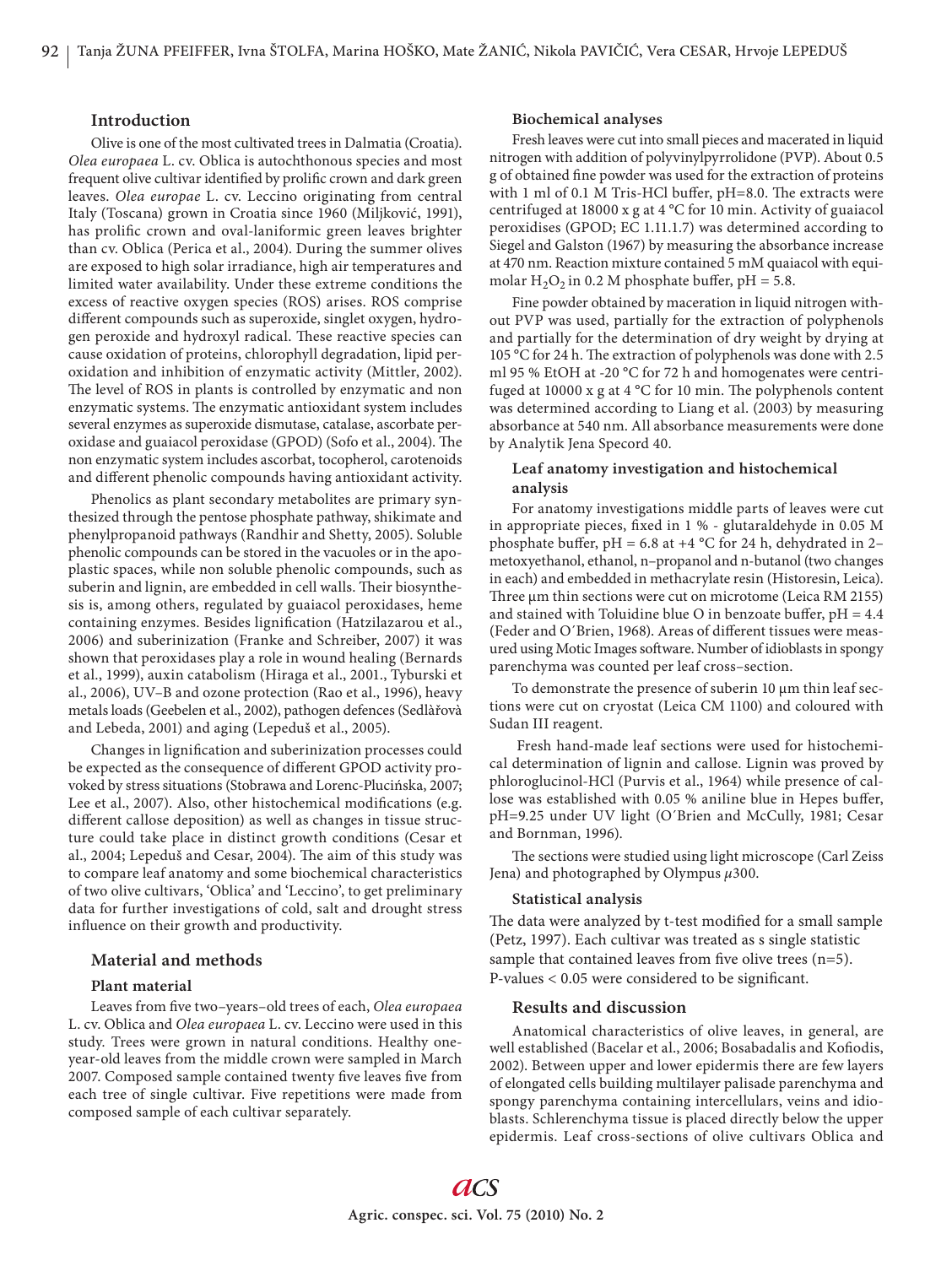



Three μm thin leaf sections stained with Toluidine blue O. A, B, C – cultivar Leccino; D, E, F – cultivar Oblica. Bar = 50 μm (A, D - Leaf anatomy (ue - upper epidermis, s schlerenchyma, pp - palisade parenchyma, sp - spongy parenchyma, i - intercellulars, id - idioblasts, vt - vascular tissue, le - lower epidermis). Specific characteristics of olive leaves are multilayer palisade parenchyma and idioblasts located in spongy parenchyma. Leaves of Oblica are thinner compared to Leccino leaves and have coherently arranged cells of palisade parenchyma; B, E – Xylem and schlerenchyma layer in veins stained with Toluidine blue O (xy - xylem, ph - phloem, sl - schlerenchyma layer); C, F – Cell walls of xylem. They were thicker in Oblica compared to those in Leccino leaves  $(\uparrow)$ )



Leccino are shown in Fig. 1. Cultivar Oblica leaves were thinner and had more coherently arranged cells of palisade parenchyma than leaves of cultivar Leccino (Figs 1A and 1D). Also, significant differences between tissue areas of two olive cultivars were

found in upper and lower epidermis, schlerenchyma, intercellulars and idioblasts (Fig. 2). Cultivar Leccino had for 35 % higher areas of lower epidermis and 67 % higher areas of upper epidermis than Oblica. In contrary, cultivar Oblica had higher areas of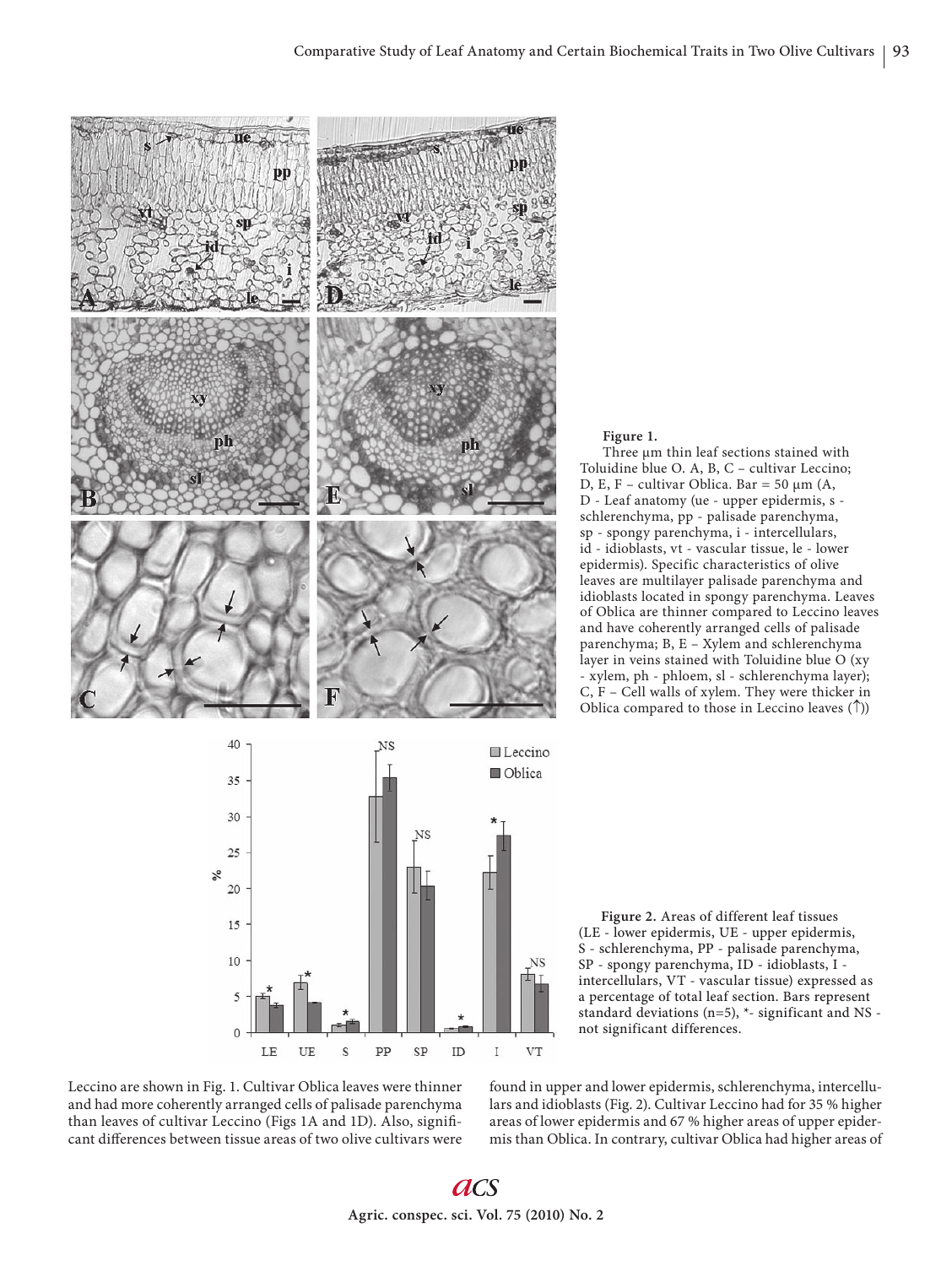

schlerenchyma (for 48 %), idioblasts (for 54 %) and intercellulars (for 23 %) than Leccino. There were no significant differences between areas of palisade parenchyma, spongy parenchyma and vascular tissue in investigated leaves. Obtained results showed that Oblica and Leccino have different adaptations on water retaining. The similar results were shown by Bacelar et al. (2004; 2006) on Spanish olive cultivars. Cultivar Manzilla protects itself

The presence of callose on hand-made leaf sections stained with aniline blue in Hepes buffer. (A, B – cultivar Leccino; C, D – cultivar Oblica. Bar = 50  $\mu$ m (A, C – Callose deposits in phloem of vascular tissue and idioblasts (xy - xylem, ph - phloem, sl - schlerenchyma layer, id - idioblasts); B, D – Cell walls of idioblasts of spongy parenchyma loaded with callose  $(\uparrow)$ )

#### **Figure 4.**

The presence of lignin and suberin in leaf sections. A, B - cultivar Leccino; C, D cultivar Oblica. Bar = 50  $\mu$ m.(A, C – Staining with phloroglucinol-HCl (pink to violet coloured) on hand-made sections confirmed the presence of lignin in the cell walls of xylem and schlerenchyma layer of leaf veins. There was more lignin in cell walls of xylem and schlerenchyma layer in Oblica leaves; B, D – Staining with Sudan III reagent indicates the presence of suberin  $(\uparrow)$  in cuticular layer of epidermis. Cuticular layer of Oblica epidermis was richer in suberin than cultivar Leccino)

against water loss by well developed upper and lower epidermis, while cultivar Cobrançosa is having small intercellulars and high density of foliar tissue. To reduce the transpiration, plants reduce intercellulars and increase number of mesophyll cells as well as idioblasts that are involved in light distribution within the mesophyll making photosynthesis, during the drought stress, possible (Bosabalidis and Kofidis, 2002).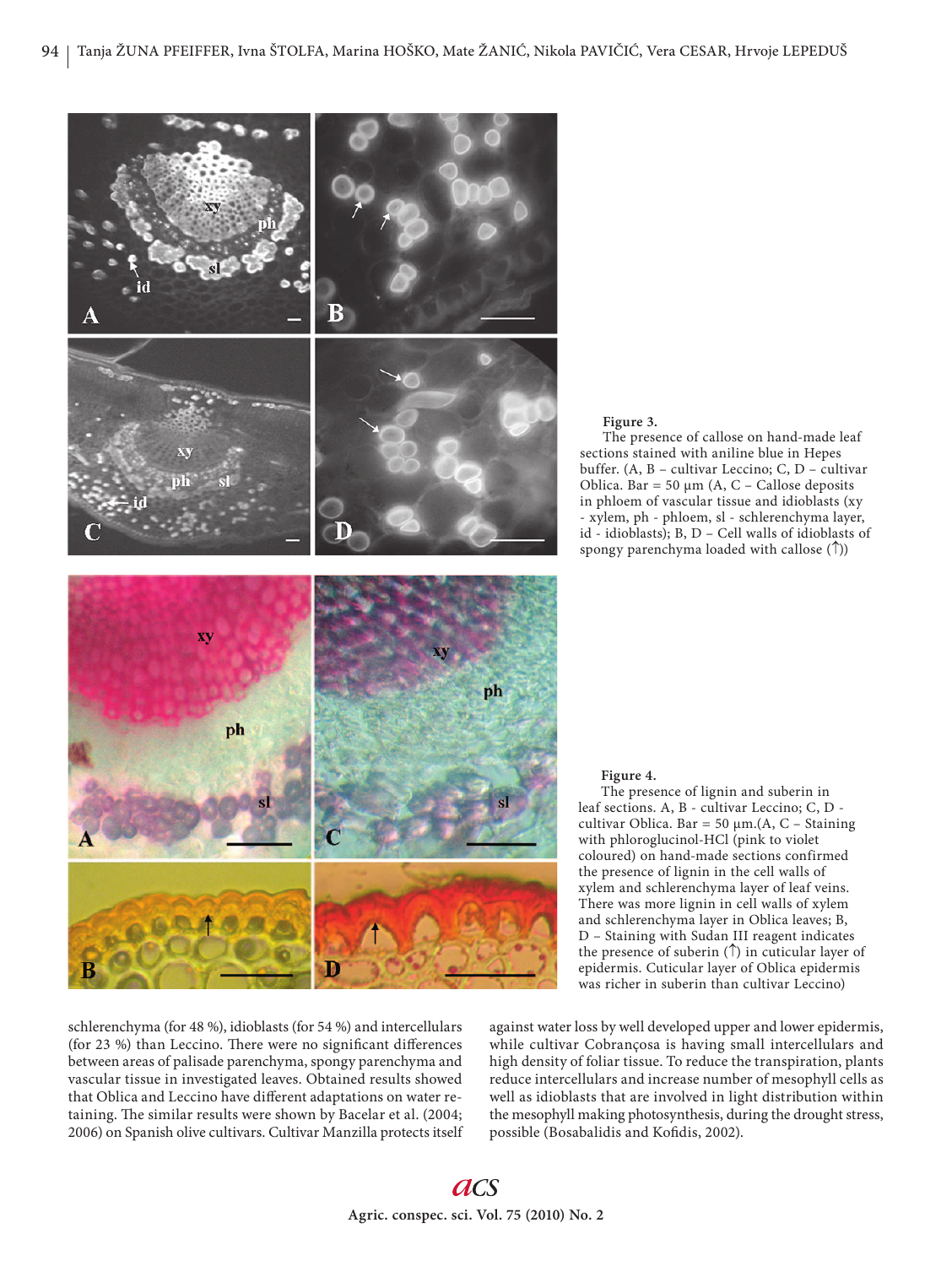

**Figure 5.** Guaiacol peroxidases activity (GPOD), portion of dry weight (DW) and total soluble polyphenols content (PHEN) in cv. Leccino. Obtained data for cv. Oblica is expressed as 100 %. Bars represent standard deviations (n=5), \*- significant differences.

Presence of callose was indicated in phloem cell walls (Figs 3A and 3C). The callose deposits were quite abundant in cell walls of idioblasts (Figs 3B and 3D). No visible differences in callose deposits between idioblasts walls in spongy parenchyma of both cultivars were noticed, but there were significant differences (p < 0.05) in number of idioblasts per cross–section. Oblica had three-fold higher number of idioblasts per cross–section (103  $\pm$  10. 6) than Leccino (39  $\pm$  3.7). Callose has the important role in plant tissues defence from stress factors such as temperature changes (Maeda et al., 2006), mechanical wounding (Levina et al., 2000) and pathogens attack (Sedlářová and Lebeda, 2001; Gindro et al., 2003). Callose deposition in leaf cells is also connected with Mn toxicity (Wissemeier and Horst, 1987) as well as with presence of cement dust (Cesar et al., 2004).

Central vascular bundles in Oblica and Leccino leaves are shown in Figs 1B and 1E. Thicker cell walls of xylem (Figs 1C and 1F) were noticed in cultivar Oblica leaves. Presence of lignin was confirmed in cell walls of xylem and schlerenchyma layer of both cultivars (Figs 4A and 4C). Lignin is important for mechanical support of vascular and mechanical tissues. It gives rigidity to cell walls and makes tracheary elements impermeable thereby allowing the transport of water and solutes through the vascular system (Ros Barceló, 1997). Lignification is one of the final stages of xylem cell differentiation, where lignin is deposited within the carbohydrate matrix of the cell wall by infilling of interlamellar voids and by forming chemical bounds with non cellulosic carbohydrates (Donaldson, 2001). The last reaction in lignin biosynthesis pathway is oxidative polymerization of monolignols. The key enzymes in those reactions are peroxidases activated in the presence of  $H_2O_2$  (Randhir and Shetty, 2005; Ros Barceló, 1997). Higher percent of dry weight (% DW) was measured in cultivar Oblica leaves (Fig. 5). According to Bacelar et al. (2006), increase in leaf dry weight percent can be related with more lignin in xylem and schlerencyma layer, as well as with more idioblasts in spongy parenchyma, as was the case in cultivar Oblica leaves.

Cuticular layer of leaf epidermis contained suberin (Figs 4B and 4D). Oblica had more abundant suberin in cuticular layer of epidermis than Leccino. Usually, suberin occurs in cell walls of tissues covering aerial surface or in primary roots where it is deposited in two distinct layers. Depositions of suberin significantly reduce uncontrolled transport of water, dissolved ions (e.g. nutrients and toxin) and gases (Franke and Schreiber, 2007). Also, suberin builds an outer barrier protecting the organ from pathogens (Franke et al., 2005). As reported by Franke and Schreiber (2007), final step in biosynthesis of suberin is connecting aliphatic polyester with polyaromatic domain (hydroxycinnamic acids and derivates) synthesized in phenylpropanoid pathway by peroxidases activity in the presence of  $H_2O_2$ .

The measurements of guaiacol peroxidases activity (Fig. 5) revealed differences in investigated leaves. Cultivar Leccino had 41.1 % lower activity of guaiacol peroxidases. Higher GPOD activity in cultivar Oblica could be related with its thicker lignified cell walls in vascular tissue (Figs 4A and 4C) and more suberin in cuticular layer of epidermis (Figs 4B and 4D). Hiraga et al. (2001) extensively described the relation between cell wall-bounded peroxidases, but, they also suggested that soluble preoxidases might be connected with cell wall biosynthetic processes. As reported by Ros Barceló (1997) peroxidases are located in lignifying cell walls mainly in the cell corners and middle lamella. Also, in the case of xylem elements, higher presence of soluble GPOD is detected at sites of secondary thickening as reported by Lepeduš et al. (2004).

The amounts of soluble phenolic compounds are given in Fig. 5. Higher soluble phenolic content (for 51 %) was measured in cultivar Leccino leaves. Soluble phenolic compounds are mostly localized in vacuoles (Takahama and Oniki, 2000). Some phenylpropanoids serve as substances to be polymerized and incorporated into the cell wall (lignin, suberin) by the peroxidases and some other enzymes (Sedlàřovà and Lebeda, 2001). Also, phenolics protect mesophyll cells from UV radiation (Luque-Rodríguez et al., 2007). Furthermore, they have antibacterial (Silici et al., 2007), antimutagenic and antioxidant activity (Santos-Cervantes et al., 2007). Because of these defence characteristics, some soluble phenolic compounds are stored in central vacuoles of epidermal cells as well as subepidermal cells of leaves.

#### **Conclusion**

Investigation of two olive cultivars, Oblica and Leccino, revealed differences in anatomical and biochemical characteristics of their leaves. Oblica was characterized with bigger areas of intercellulars, schlerenchyma tissue and higher number of idioblasts in spongy parenchyma. Higher GPOD activity in cultivar Oblica leaves could be connected with more comprehensive lignification of xylem and schlerenchyma layer, as well as wider suberinization of cuticular layer. More abundant lignin and suberin resulted with increased percentage of leaf dry weight. In the contrary, cultivar Leccino had increased areas of upper and lower epidermis. The presence of extended soluble phenolic content, supporting the defence leaf system, could be attributed to enlarged outer surface characterised by cuticular layer with reduced quota of suberin. Based on the presented results, leaves of 'Oblica' and 'Leccino' cultivars should develop different responses on cold, salt and drought stress what is to be expected as a result of further investigations.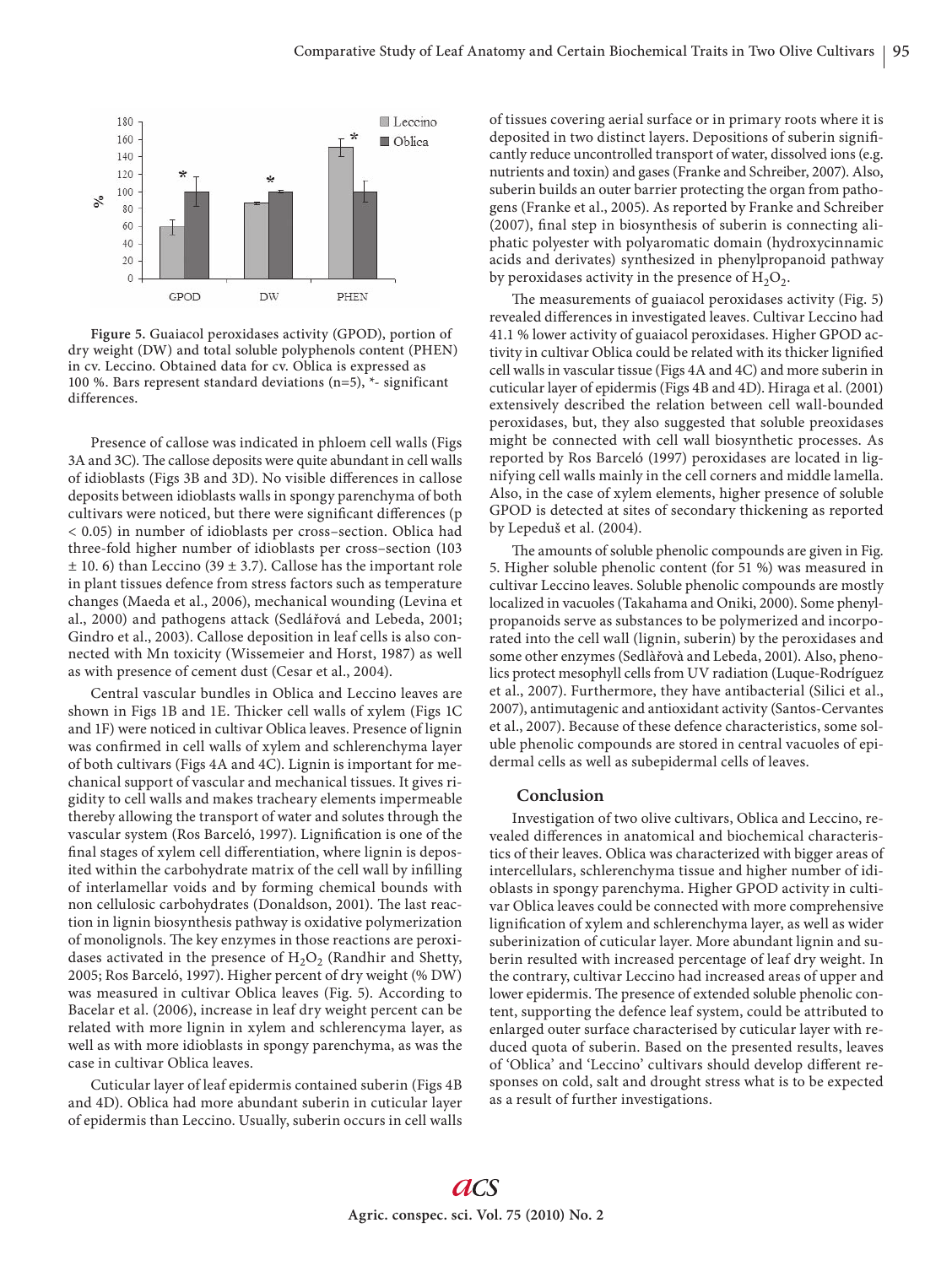## **References**

Bacelar E. A., Correia C. E., Moutinho-Pereira J. M., Goncalves B. C., Lopes J. I., Torres-Pereira J. M. G. (2004). Sclerophylly and leaf anatomical traits of five field-grown olive cultivars growing under drought conditions. Tree Physiol 24: 233-239

Bacelar E. A., Santos D. L., Moutinho-Pereira J. M., Gonçalves B. C., Ferreira H. F., Correia C. M. (2006). Immediate responses and adaptive strategies of three olive cultivars under contrasting water availability regimes: Changes on structure and chemical composition of foliage and oxidative damage. Plant Sci 170: 596-605

Bernards M. A., Fleming W. D., Llewellyn D. B., Priefer R., Yang X., Sabatino A., Plourde G. L. (1999). Biochemical characterization of suberization-associated anionic peroxidase of Potato. Plant Physiol 121: 135-145

Bosabalidis A. M., Kofidis G. (2002). Comparative effects of drought stress on leaf anatomy of two olive cultivars. Plant Sci 163: 375-379

Cesar V., Bornman C. H. (1996). Anatomy of vegetative buds of Norway spruce (*Picea abies*) with special reference to thir exchange from winter to spring. Nat Croat 5(2): 99-118

Cesar V., Lepeduš H., Ljubešić N. (2004). Histochemical observation on the needles of Norway spruce trees affected by cement dust pollution. Phyton 44: 203-214

Donaldson L. A. (2001). Lignification and lignin topochemistry - an ultrastructural view. Phytochemistry 57: 859-873

Feder N., O´Brien T. P. (1968). Plant mictotecnique: some principles and new methods. Amer J Bot 55(1): 123-142

Franke R., Briesen I., Wojciechowski T., Faust A., Yephremov A., Nawrath C., Schreiber L. (2005). Apoplastic polyesters in Arabidopsis surface tissues – A typical suberin and a particular cutin. Phytochemistry 66: 2643-2658.

Franke R., Schreiber L. (2007). Suberin – a biopolyester forming apoplastic plant interfaces. Curr Opin Plant Biol 10: 252-259

Gaspar T., Penel C., Hagege D., Grepin H. (1991). Peroxidase in plant growth, differentiation and developmental processes. In: Biochemical, molecular and physiological aspects of plant peroxidises (J Lobarzewski, H Greppin, C Pennel, T Gaspar, eds), Lublin, Poland and Geneva, Switzerland, 249-280

Geebelen W., Vangronsveld J., Adriano C. D., Van Pouche C. L., Clijsters H. (2002). Effects of Pb-EDTA and EDTA on oxidative stress reactions and mineral uptake in *Phaseolus vulgaris*. Physiol Plantarum 115: 377-384

Gindro K., Pezet R., Viret O. (2003). Histological study of the responses of two *Vitis vinifera* cultivars (resistant and susceptible) to *Plasmopara viticola* infections. Plant Physiol Bioch 41: 846-853

Hatzilazarou S. P., Syros D. T., Yupsanis T. A., Bosabalidis A. M., Economou A. S. (2006). Peroxidases, lignin and anatomy during in vitro and ex vitro rooting of gardenia (*Gardenia jasminoides* Ellis) microshoots. J Plant Physiol 163: 827-836

Hiraga S., Katsutomo S., Hyroyuki I., Yuko O., Hirokazu M. (2001). A Large Family of Class III Plant Peroxidases. Plant Cell Physiol 42: 462-468

Lee B-R., Kim K-Y., Jung W-Y., Avice J-C., Ourry A., Kim T-H. (2007). Peroxidases and lignification in relation to the intensity of water-deficit stress in white clover (*Trifolium repens L.*). J Exp Bot 58: 1271-279

Liang Y., Lu J., Zhang L., Wu S., Wu Y. (2003). Estimation of black tea quality by analysis of chemical composition and colour difference of tea infusions. Food Chem 80: 283-290

Lepeduš, H., Cesar, V., Krsnik-Rasol, M. (2004). Guaiacol Peroxidases in Carrot (*Daucus carota* L.) Root. Food Technol Biotechnol 42: 33-36

Lepeduš H., Cesar V. (2004). Guaiacol peroxidases and callose deposition in Norway spruce needles affected with urban dust pollution. Ekológia 23: 430-437

Lepeduš H., Gaća V., Cesar V. (2005). Guaiacol peroxidases and photosynthetic pigments during maturation of spruce needles. Croat Chem Acta 78: 355-360

Levina N. N., Heath I. B., Lew R. R. (2000). Rapid wound responses of Saprolegnia ferax hyphae depend upon actin and Ca2+ involving deposition of callose plugs. Protoplasma

214: 199-209

Luque-Rodrígez J. M., Luque de Castro M. D., Pérez-Juan P. (2007). Dynamic superheated liquid extraction of anthocyanins and other phenolics from red grape skins of winemaking residues. Bioresource Technol 98: 2705-2713

Maeda H., Song W., Sage L. T., DellaPenna D. (2006). Tocopherol play a crucial role in lowe-temperature adaptation and phloem loading in Arabidopsis. The Plant Cell 18: 2710-2732

Miljković (1991). Suvremeno voćarstvo p. 502 Znanje, Zagreb Mittler R. (2002). Oxidative stress, antioxidants and stress

tolerance. Trends Plant Sci 9: 405-410

O'Brien T. P., McCully M. E. (1981). The study of plant structure. Principles and selected methods. Termacarphi Pty. Ltd., Melbourne

Perica S., Snyder R. L., Brkljača M., Gareta S., Romić D., Romić M. (2004). Vegetative growth and salt accumulation of six olive cultivars under salt stress. Acta Horticulturae 664: 555-560

- Petz B. (1997). Osnovne statističke metode za nematematičare. Naklada Slap, Jastrebarsko
- Purvis R. H. S., Collier D. C., Was D. (1964). Laboratory techniques in botany. Butterworth & Co. Ltd., London

Randhir R., Shetty K. (2005). Developmental stimulation of total phenolics and related antioxidant activity in light- and darkgerminated corn by natural elicitors. Process Biochem 40: 1721-1732

Rao V. M., Palyath G., Ormrod P. D. (1996). Ultraviolet-B- and ozone-induced biochemical changes in antioxidant enzymes of *Arabidopsis thaliana.* Plant Physiol 110: 125-136

Ros Barceló A. (1997). Lignification in plant cell walls. Int Rev Cytol 176: 87-132

Santos-Cervantes M. E., Ibarra-Zazueta M. E., Loarca-Piña G., Paredes-López O., Delgado-Vargas F. (2007). Antioxidant and antimutagenic activities of Randia echinocarpa fruit. Plant Foods Hum Nutr 62: 71-77

Sedlàřovà M., Lebeda A. (2001). Histochemical detection and role of phenolic compounds in the defense response of *Lactuca* spp. to lettuce downy mildew (*Bremia lactucae*). Phytopathology 149: 693-697

Siegel B., Galston W. (1967). The isoperoxidases of *Pisum sativum*. Plant Physiol 42: 221-226

Silici S., Űnlű M., Vardar-Űnlű G. (2007). Antibacterial activity and phytochemical evidence for the plant origin of Turkish propolis from different regions. World J Microb Biot 23: 1797-1803

Sofo A., Dichio B., Xiloyannis C., Masia A. (2004). Effects of different irradiance levels on some antioxidant enzymes and on malondialdehyde content during rewatering in olive tree. Plant Sci 166: 293-302

Stobrawa K., Lorenc-Plucińska G. (2007). Changes in antioxidant enzyme activity in the fine roots of black poplar (*Populus nigra*) L.) and cottonwood (*Populus deltoides* Bartr. Ex Marsch) in heavy-metal-polluted environment. Plant Soil 298: 57-68

Takahama U., Oniki T. (2000). Flavonoids and some other phenolics as substrates of peroxidase: physiological significance of the redox reactions. J Plant Res 113: 301-309